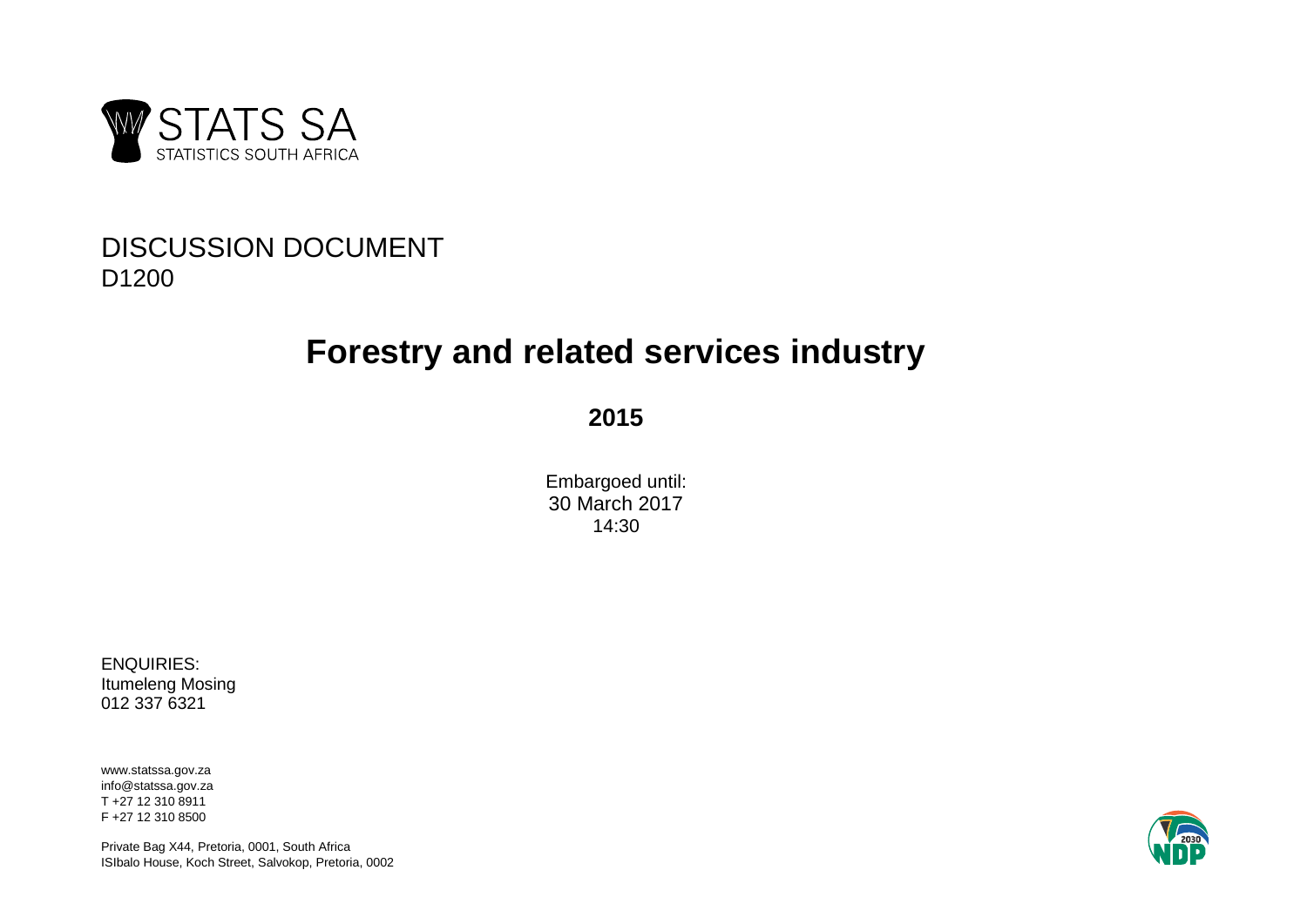#### **Forestry and related services industry, 2015 / Statistics South Africa**

Published by Statistics South Africa, Private Bag X44, Pretoria, 0001

© Statistics South Africa, 2017

Users may apply or process this data, provided Statistics South Africa (Stats SA) is acknowledged as the original source of the data; that it is specified that the application and/or analysis is the result of the user's independent processing of the data; and that neither the basic data nor any reprocessed version or application thereof may be sold or offered for sale in any form whatsoever without prior permission from Stats SA.

Stats SA Library Cataloguing-in-Publication (CIP) Data **Forestry and related services industry, 2015** / Statistics South Africa. Pretoria: Statistics South Africa, 2017

A complete set of Stats SA publications is available at Stats SA Library and the following libraries:

National Library of South Africa, Pretoria Division Election Eastern Cape Library Services, King William's Town<br>National Library of South Africa, Cape Town Division Communication Central Regional Library, Polokwane National Library of South Africa, Cape Town Division Communical Central Regional Library, Polokwane<br>Central Reference Library, Nelsoruit Library of Parliament, Cape Town Bloemfontein Public Library and Europe Collection, Kimberley<br>
Natal Society Library, Pietermaritzburg<br>
Central Reference Library, Mmabatho Natal Society Library, Pietermaritzburg Johannesburg Public Library

This report is available on the Stats SA website: [www.statssa.gov.za](http://www.statssa.gov.za/)

Copies are obtainable from: Printing and Distribution, Statistics South Africa

Tel: (012) 310 8093 (012) 310 8044 Email: [inadp@statssa.gov.za](mailto:inadp@statssa.gov.za) [magdaj@statssa.gov.za](mailto:magdaj@statssa.gov.za)

Technical enquiries:

Stanley Mashego: (012) 337 6252 [\(stanleyma@statssa.gov.za\)](mailto:stanleyma@statssa.gov.za) Itumeleng Mosing: (012) 337 6321 [\(itumelengmos@statssa.gov.za](mailto:itumelengmos@statssa.gov.za))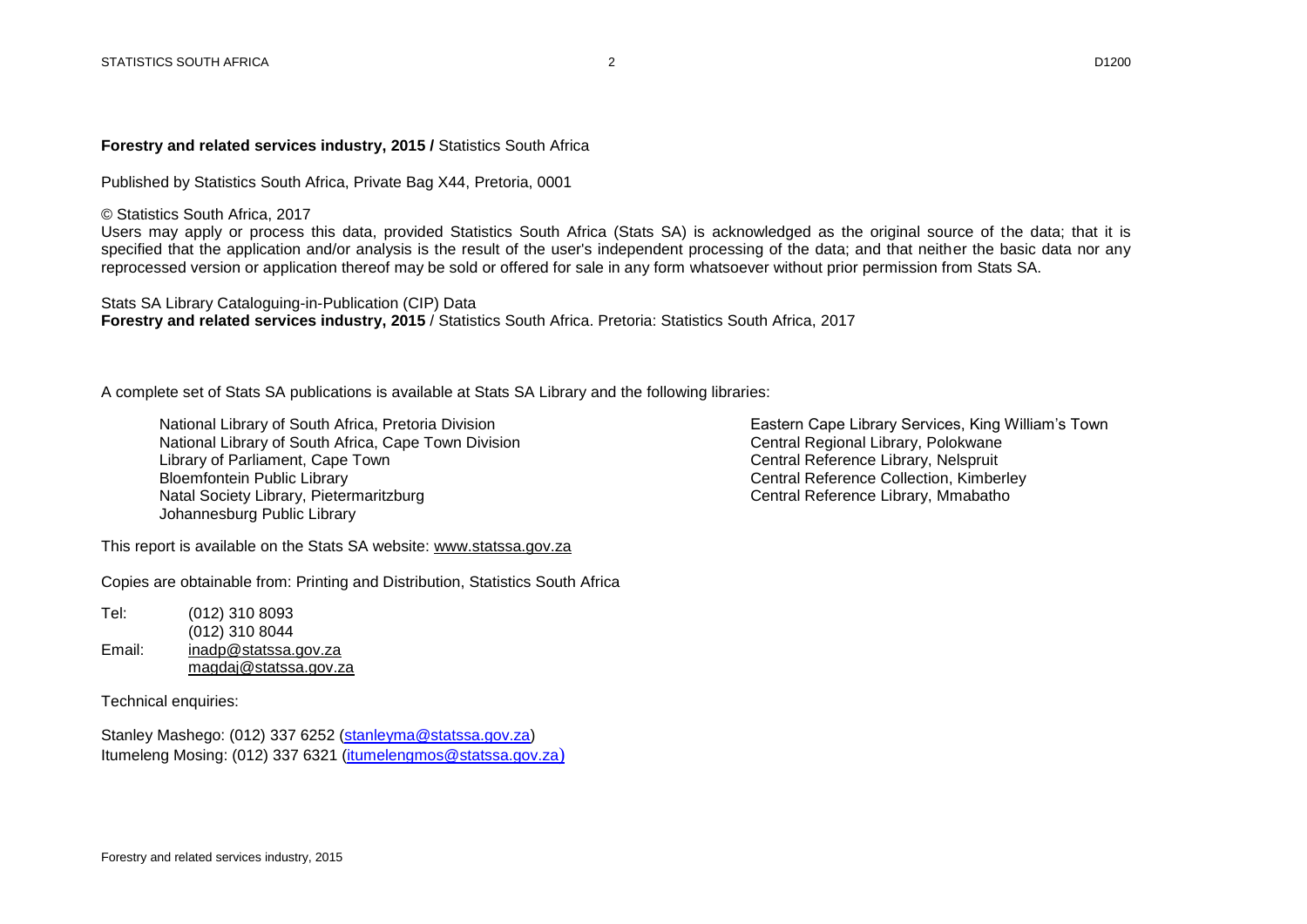## **Table of Contents**

| 1.  |                                              |  |
|-----|----------------------------------------------|--|
| 2.  |                                              |  |
| 2.1 |                                              |  |
| 2.2 |                                              |  |
| 2.3 |                                              |  |
| 2.4 |                                              |  |
| 2.5 |                                              |  |
| 2.6 |                                              |  |
| 3.  |                                              |  |
|     |                                              |  |
|     |                                              |  |
|     |                                              |  |
|     |                                              |  |
|     | Forestry and related services industry, 2015 |  |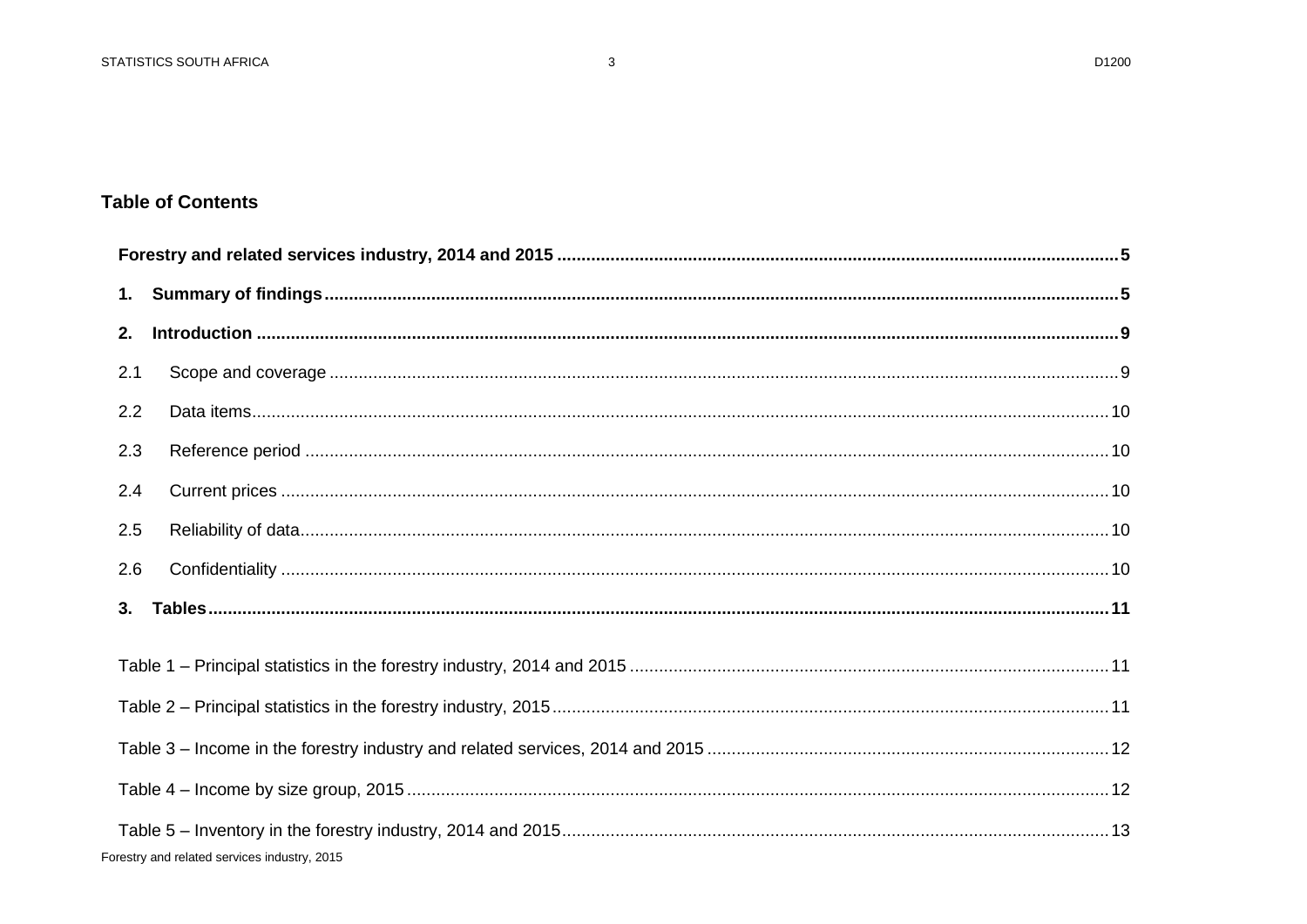| Table 8 – Carrying value of assets at the end of the financial year in forestry industry and related services, 2014 and 2015 16 |
|---------------------------------------------------------------------------------------------------------------------------------|
|                                                                                                                                 |
|                                                                                                                                 |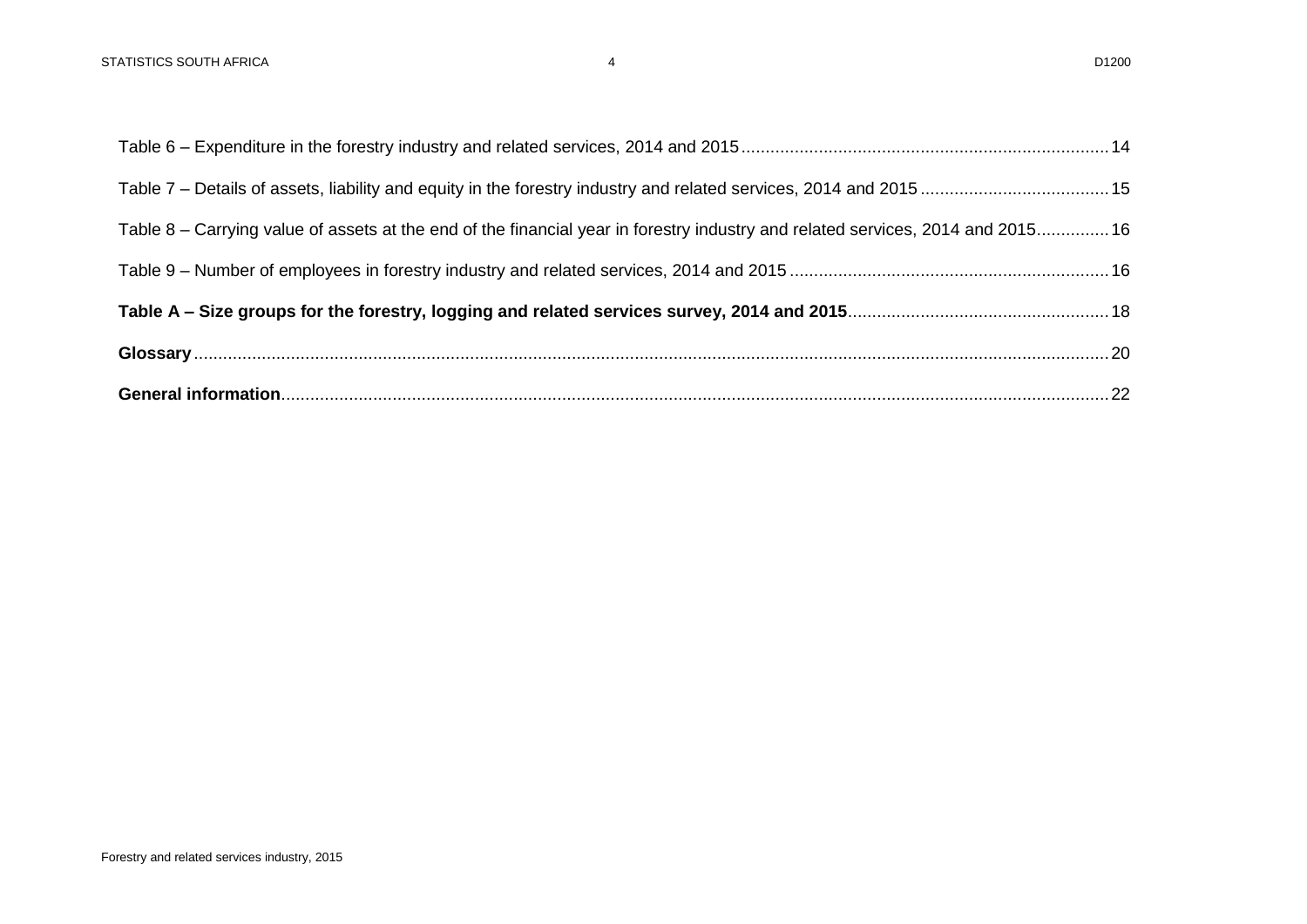<span id="page-4-0"></span>**Forestry and related services industry, 2014 and 2015**

## <span id="page-4-1"></span>**1. Summary of findings**

| Table A – Income in the forestry and related services industry, 2014 and |  |
|--------------------------------------------------------------------------|--|
| 2015                                                                     |  |

|                                     | 2014             |                   | 2015             |                   |             |
|-------------------------------------|------------------|-------------------|------------------|-------------------|-------------|
|                                     | <b>R</b> million | %<br>contribution | <b>R</b> million | %<br>contribution | %<br>change |
| Forestry and<br>related<br>services | 14 642           | 96,3              | 15887            | 95,9              | 8,5         |
| Logging and<br>related<br>services  | 579              | 3,7               | 686              | 4,1               | 18,3        |
| Total                               | 15 2 20          | 100               | 16 573           | 100               | 8,9         |

The total income for the forestry and related services industry in 2015 was R16 573 million. The total income represents an increase of 8,9% over the income reported in the corresponding survey of 2014 (R15 220 million). Comparing 2014 and 2015, large increases were reported for 'forestry and related' (R1 3736 million).

## **Table B – Concentration ratio (CR) for total income in the forestry and related services industry, 2014 and 2015**

|                 | 2014 | 2015 |
|-----------------|------|------|
|                 | $\%$ |      |
| CR <sub>5</sub> | 69,3 | 67,2 |
| <b>CR10</b>     | 77,6 | 77,0 |
| <b>CR20</b>     | 82,6 | 82,3 |

In 2015, the top 5 enterprises in the forestry and related services industry contributed 67,2% to the total income. The concentration ratios (CR) of the top 10 and top 20 enterprises were 77,0% and 82,3%, respectively. This illustrates the dominance of the top 20 enterprises in the forestry and related services industry.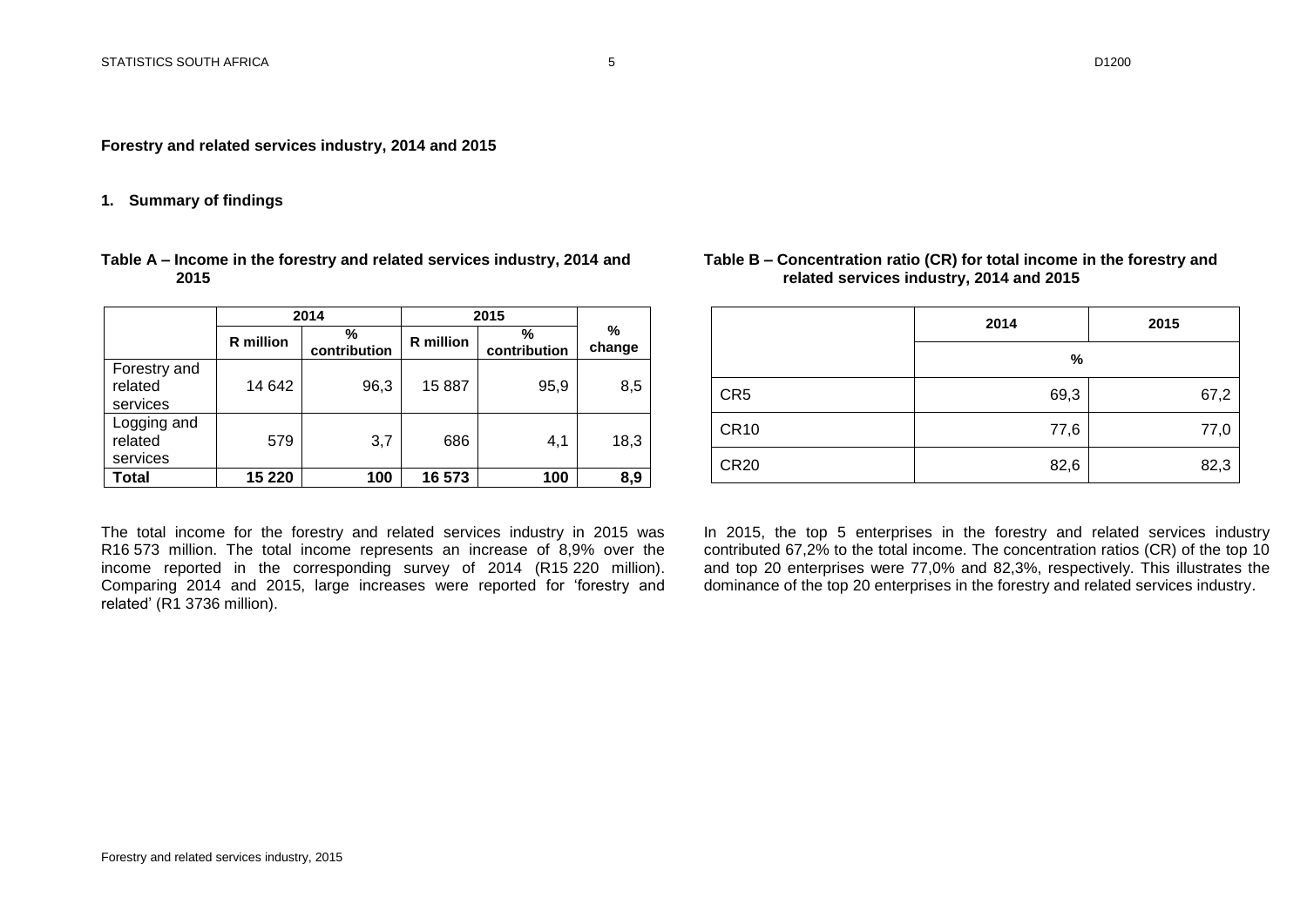|                                  | Net profit/loss<br>after tax |      | Turnover         |        | <b>Profit margin</b> |      |  |
|----------------------------------|------------------------------|------|------------------|--------|----------------------|------|--|
|                                  | 2014                         | 2015 | 2014             | 2015   | 2014                 | 2015 |  |
|                                  | <b>R</b> million             |      | <b>R</b> million |        | %                    |      |  |
| Forestry and<br>related services | 1 543                        | 1786 | 13 109           | 14 636 | 11,8                 | 12,2 |  |
| Logging and<br>related services  | 15                           | 36   | 551              | 653    | 2,7                  | 5,5  |  |
| Total                            | 1 558                        | 1822 | 13 660           | 15 289 | 11,4                 | 11,9 |  |

## **Table C – Profit margin in the forestry and related services industry, 2014 and 2015**

The profit margin for the forestry and related services industry in 2015 was 11,9%. 'Forestry and related services' had a profit margin of 12,2%, while 'logging and related services' had a profit margin of 5,5%.

## **Table D – Employment at the end of June in the forestry and related services industry, 2014 and 2015**

|                                  | 2014          |                   | 2015          |                   |  |
|----------------------------------|---------------|-------------------|---------------|-------------------|--|
|                                  | <b>Number</b> | %<br>contribution | <b>Number</b> | %<br>contribution |  |
| Forestry and related<br>services | 28 642        | 92,6              | 32767         | 92,5              |  |
| Logging and related<br>services  | 2 2 8 7       | 7,4               | 2640          | 7,5               |  |
| <b>Total</b>                     | 30 929        | 100,0             | 35 407        | 100,0             |  |

The total number of persons employed in the forestry and related services industry at the end of June 2015 was 35 407. The 'forestry and related services' employed the largest number of persons (32 767 or 92,5%).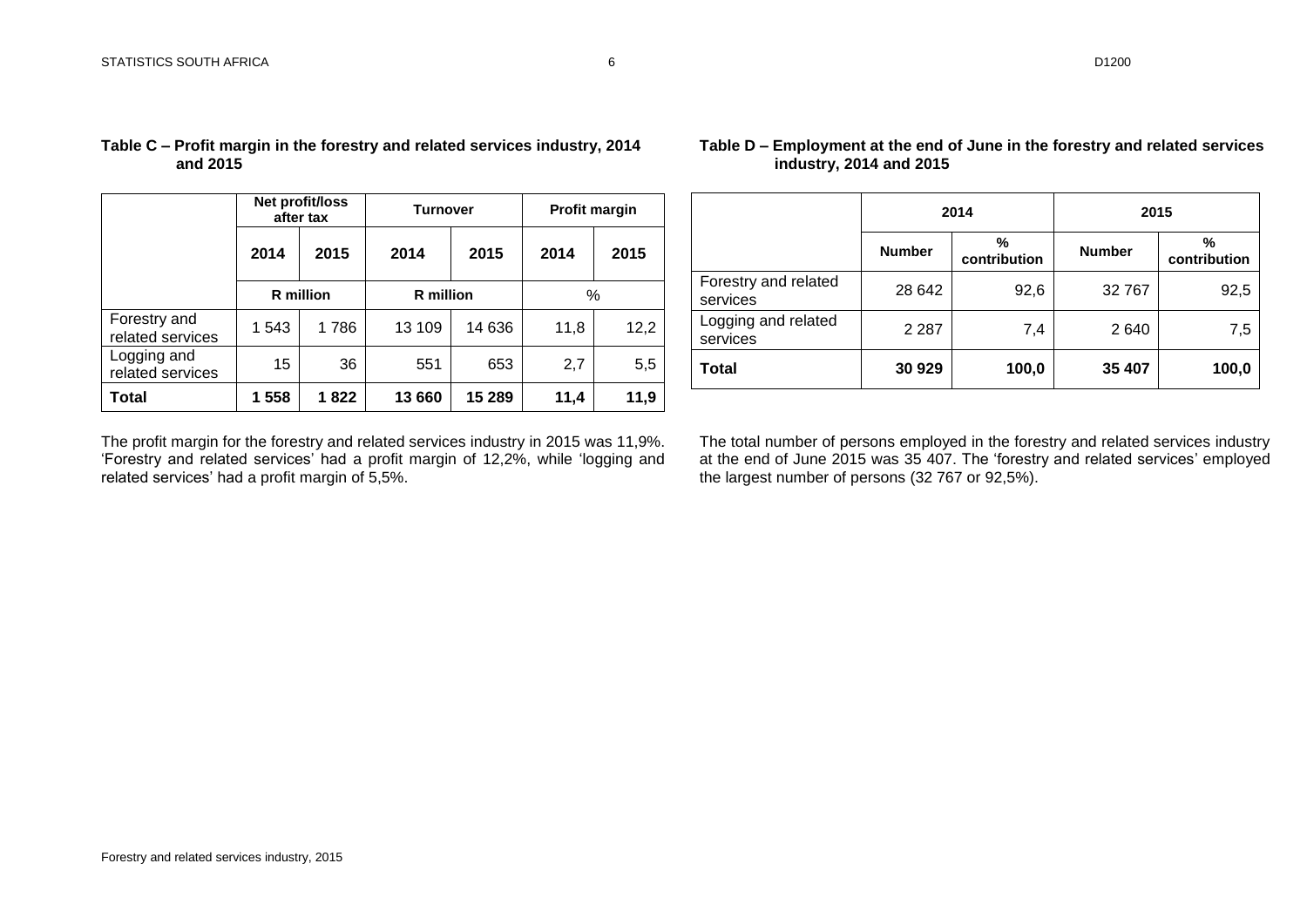

## **Figure 1 – Income and employment by type of service (% contribution) in the forestry industry and related services, 2015**



## In 2015 'forestry and related services' accounted for 92,5% of employment and 95,9% of income.

Whereas large enterprises (those with annual turnover equal to or greater than R22 million) contributed 88,6% of the total income of the forestry and related services industry in 2015, their contribution to employment was only 66,9%.

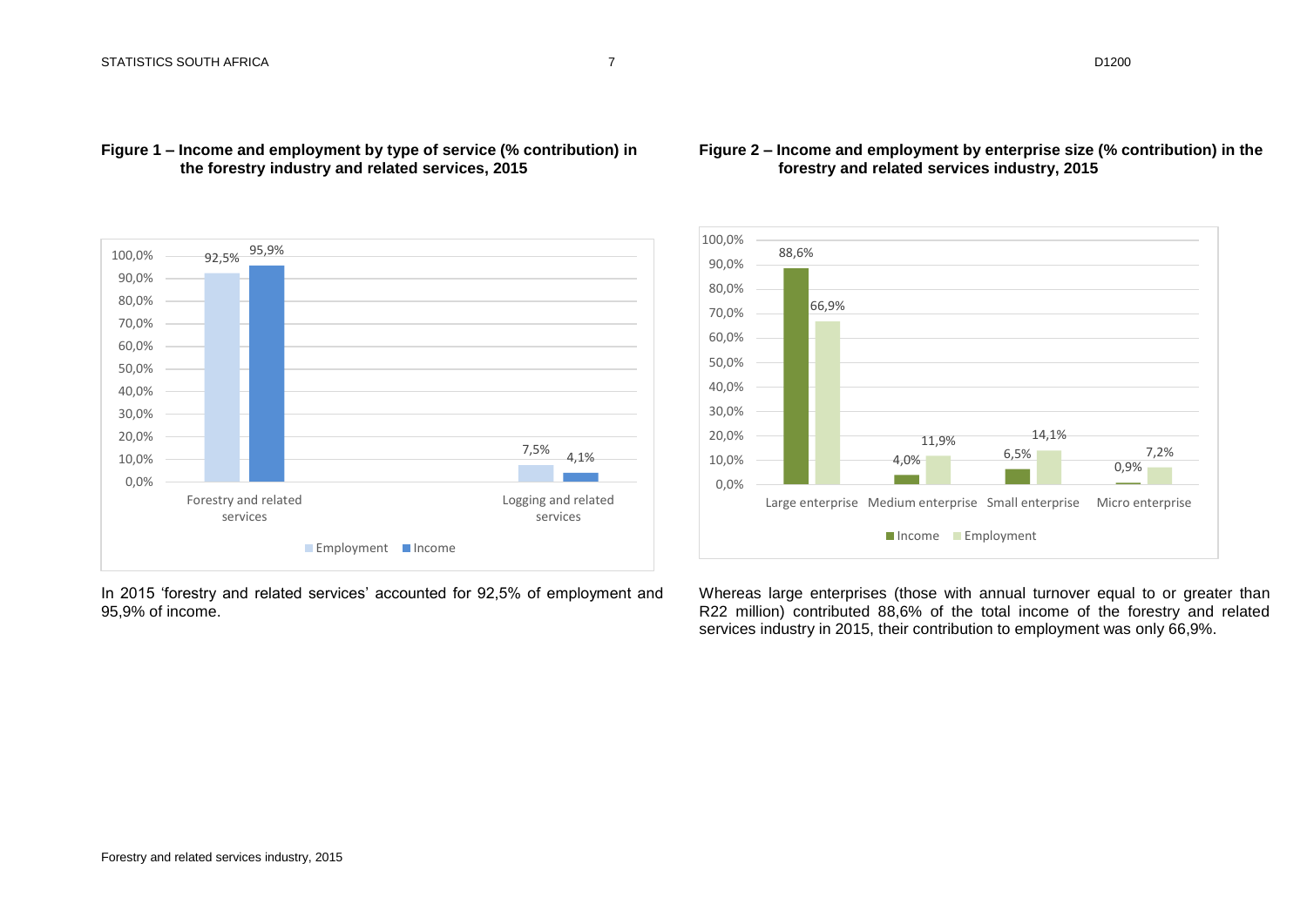|                                        |                                 | 2014               |                                     | 2015                            |                    |                                     |  |
|----------------------------------------|---------------------------------|--------------------|-------------------------------------|---------------------------------|--------------------|-------------------------------------|--|
|                                        | <b>Salaries</b><br>and<br>wages | Total<br>employees | Average<br>salaries<br>and<br>wages | <b>Salaries</b><br>and<br>wages | Total<br>employees | Average<br>salaries<br>and<br>wages |  |
|                                        | R<br>million                    | <b>Number</b>      | Rand                                | R<br>million                    | <b>Number</b>      | Rand                                |  |
| Forestry<br>and<br>related<br>services | 2448                            | 28 642             | 85 469                              | 2749                            | 32 767             | 83 895                              |  |
| Logging<br>and<br>related<br>services  | 150                             | 2 2 8 7            | 65 617                              | 154                             | 2640               | 58 333                              |  |
| Total                                  | 2 5 9 8                         | 30 929             | 83 999                              | 2903                            | 35 407             | 81 961                              |  |

## **Table E – Average salaries and wages in the forestry industry and related services, 2015**

Total employees grew by 14,5% in 2015, but growth in salaries and wages was lower at 11,7%. Consequently, average salaries and wages fell from R83 999 in 2014 to R81 961 in 2015.

**PJ Lehohla**

**Statistician-General**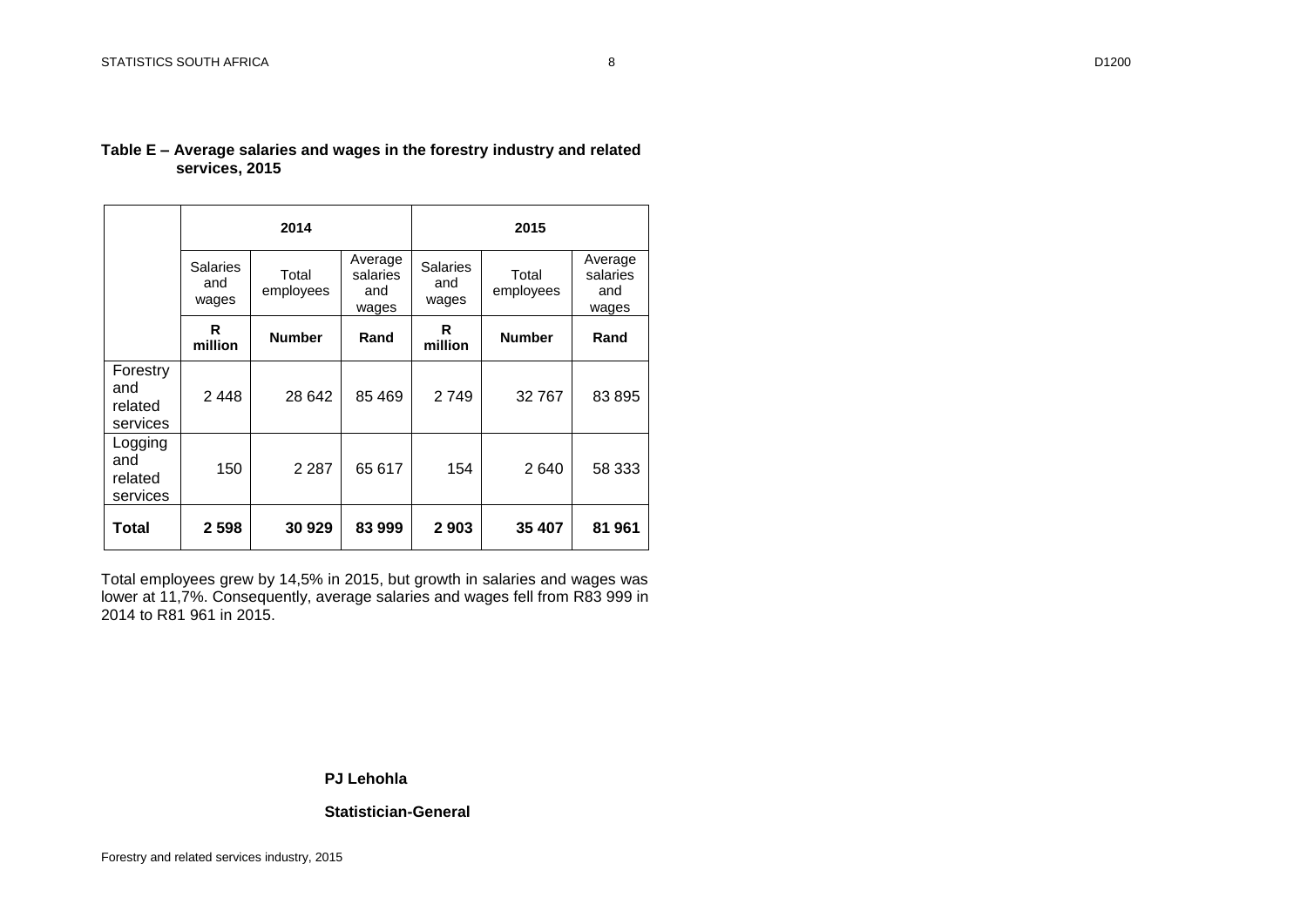#### <span id="page-8-0"></span>**2. Introduction**

Statistics South Africa conducted a pilot of the forestry and related services industry for the two reference years 2014 and 2015. The surveys aimed to determine the nature and structure of the forestry and related services industry in terms. Financial and employment information was collected.

This information is used in developing plans and policies to grow the industry, stabilise prices, create jobs and promote investment.

The reason for publishing the results as a discussion document is to provide stakeholders (both users and respondents) an opportunity to give inputs on how we can improve the publication. The following are some of the challenges when conducting the survey:

- o An up-to-date administrative database of forestry entities, and
- $\circ$  Difficulty in collecting production information (e.g. land size and quantity of various types of timber).

## <span id="page-8-1"></span>**2.1 Scope and coverage**

This survey covers enterprises mainly engaged in the forestry and related services industry in the following activities, classified at major group level according to the January 1993 edition of the *Standard Industrial Classification of all Economic Activities* (SIC), Fifth Edition, Report No. 09-90-02:

- Forestry and related services (SIC 121); and
- Logging and related services (SIC 122);

## *Excluding*

- Growing of crops, market gardening; horticulture (SIC 111);
- Farming of animals (SIC 112);
- Growing of crops combined with farming of animals (mixed farming) (SIC 113);
- Agricultural and animal husbandry services, except veterinary activities (SIC 114);
- Hunting, trapping and game propagation including related services (SIC 115);
- Production of organic fertiliser (SIC 116);
- Ocean and coastal fishing (SIC 131); and
- Fish hatcheries and fish farms (SIC 132).

**Stats SA publishes the results of the pilot in order to stimulate interaction with users of the statistics. Any comments on how the data can be improved should be sent to [ItaniM@statssa.gov.za.](mailto:ItaniM@statssa.gov.za)**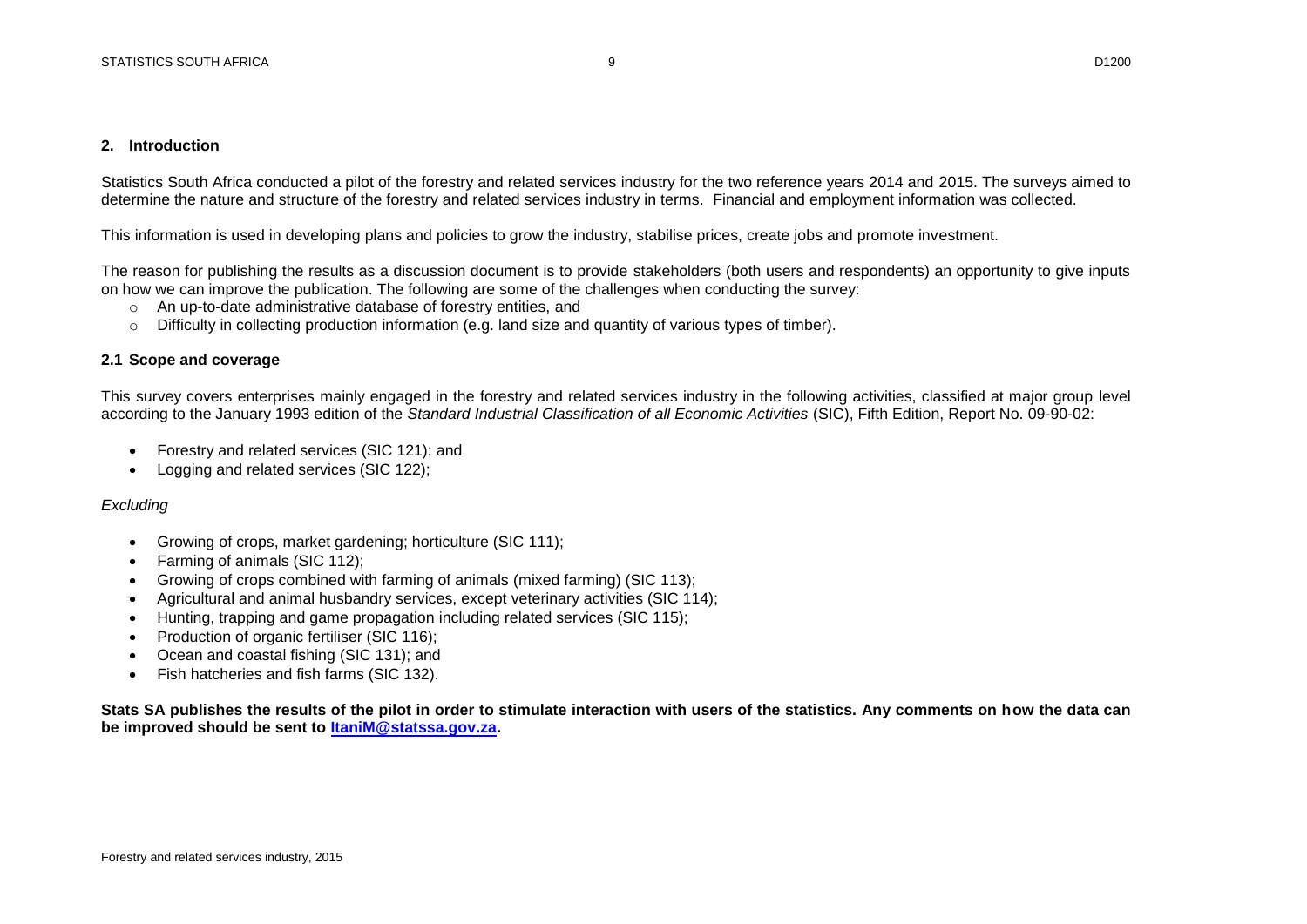#### <span id="page-9-0"></span>**2.2 Data items**

The following categories of data items were collected: industrial classification, details of employment, trading income, expenditure, profit or loss, inventories, capital expenditure on new assets and details of services rendered.

## <span id="page-9-1"></span>**2.3 Reference period**

The questionnaires were completed for the financial year of the enterprise which **ends on any date between 1 July of the preceding year and 30 June of the reference year,** according to the usual reporting schedule of the enterprise.

## *Example, for 2015*

- o 1 October 2013 30 September 2014
- $\circ$  1 January 2014 31 December 2014
- $\circ$  1 February 2014 31 January 2015
- $\circ$  1 March 2014 28 February 2015
- o 1 April 2014 31 March 2015

## <span id="page-9-2"></span>**2.4 Current prices**

The rand values are at current prices.

## <span id="page-9-3"></span>**2.5 Reliability of data**

All estimates compiled for this industry are subject to both sampling and non-sampling errors.

The following are some of the likely sources of non-sampling errors: sampling frame not up to date, wrong definitions and classification, phrasing of questions, non-response, processing and estimation. Every effort is made to minimise non-sampling errors by careful design of questionnaires, testing them with a sample of respondents, editing reported data and implementing efficient operating procedures. Non-sampling errors occur in both sample surveys and censuses.

As a discussion document, these results are not official statistics, but rather the results of a pilot survey aimed to investigate approaches to improve the understanding of the industry. Future surveys in this regard may therefore differ substantially when published as official statistics.

## <span id="page-9-4"></span>**2.6 Confidentiality**

According to section 17 of the Statistics Act, 1999 (Act No. 6 of 1999), completed questionnaires remain confidential to Statistics South Africa (Stats SA). Individual business information is never disclosed. Results are presented in aggregated form only.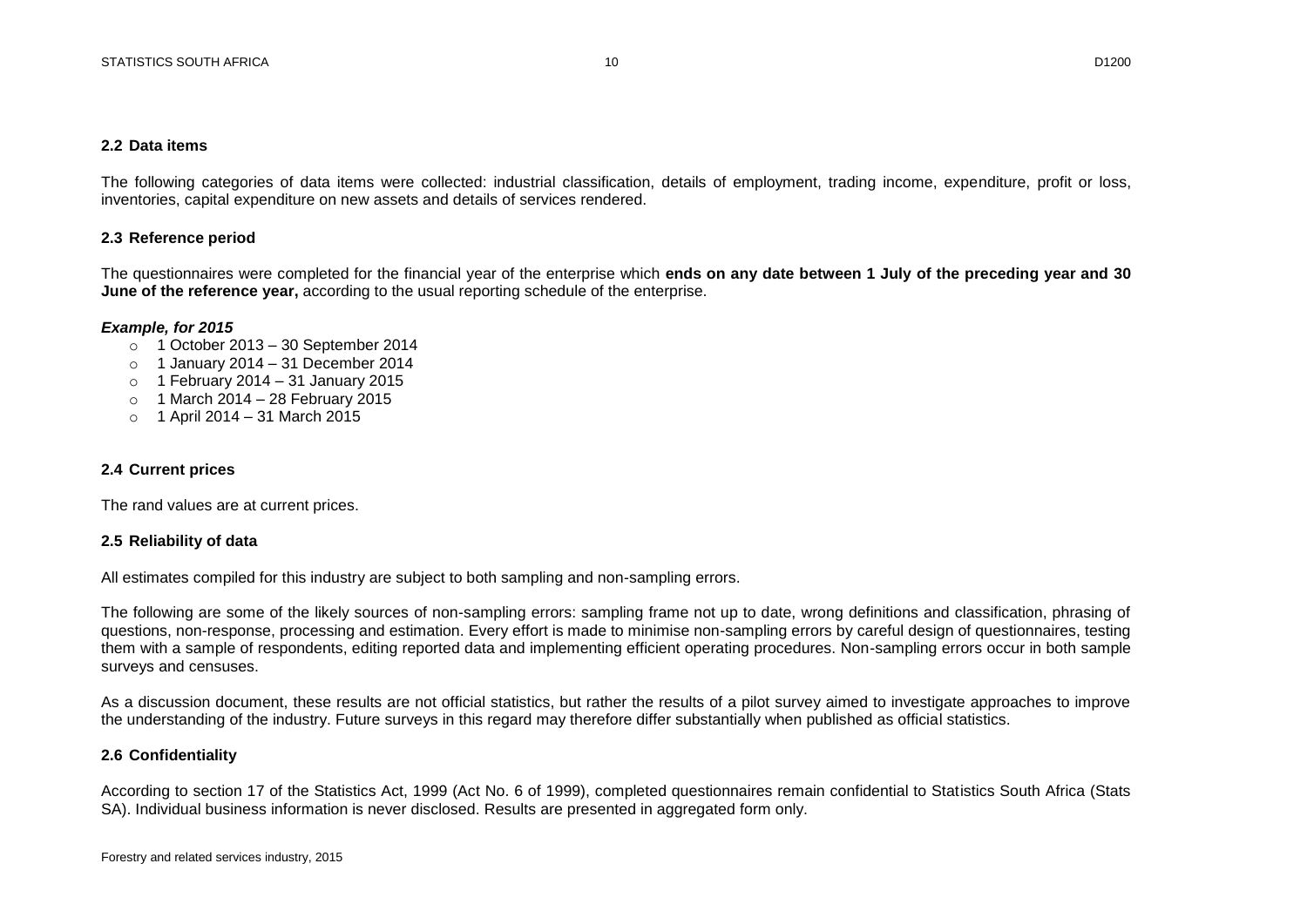## <span id="page-10-0"></span>**3. Tables**

## <span id="page-10-1"></span>**Table 1 – Principal statistics in the forestry industry, 2014 and 2015**

|          | <b>Total income</b> | <b>Total current</b><br>expenditure | Total value of<br>opening<br>inventory | Total value of<br>closing<br>inventory | Net profit<br>before tax | <b>Carrying value</b><br>of assets at<br>the end of the<br>financial year | Capital<br>expenditure<br>on assets | Number of<br>employees |  |  |
|----------|---------------------|-------------------------------------|----------------------------------------|----------------------------------------|--------------------------|---------------------------------------------------------------------------|-------------------------------------|------------------------|--|--|
|          | R million           |                                     |                                        |                                        |                          |                                                                           |                                     |                        |  |  |
| 2014     | 15 2 20             | 12 985                              | 072                                    | 039                                    | 2 1 8 2                  | 10 558                                                                    | 101                                 | 30 929                 |  |  |
| 2015     | 16573               | 14 180                              | 055                                    | 1 106                                  | 2444                     | 10 442                                                                    | 1 146                               | 35 407                 |  |  |
| % change | 8,9                 | 9,2                                 | $-1,6$                                 | 6,4                                    | 12,0                     | $-1,1$                                                                    | 4,1                                 | 14,5                   |  |  |

## <span id="page-10-2"></span>**Table 2 – Principal statistics in the forestry industry, 2015**

|                               | Total<br>income | Total<br>current<br>expenditure | <b>Total value</b><br>of opening<br>inventory | <b>Total value</b><br>of closing<br>inventory | <b>Net</b><br>profit<br>before<br>tax | Carrying<br>value of<br>assets at<br>the<br>beginning<br>of the<br>financial<br>year | Carrying<br>value of<br>assets at<br>the end of<br>the<br>financial<br>year | Capital<br>expenditur<br>e on<br>assets | Number of<br>employees |
|-------------------------------|-----------------|---------------------------------|-----------------------------------------------|-----------------------------------------------|---------------------------------------|--------------------------------------------------------------------------------------|-----------------------------------------------------------------------------|-----------------------------------------|------------------------|
|                               | R million       |                                 |                                               |                                               |                                       |                                                                                      |                                                                             |                                         | <b>Number</b>          |
| Forestry and related services | 15887           | 13 5 34                         | 1 0 3 2                                       | 1 080                                         | 2 4 0 1                               | 10 019                                                                               | 10 205                                                                      | 1 0 5 2                                 | 32767                  |
| Logging and related services  | 686             | 646                             | 23                                            | 26                                            | 43                                    | 234                                                                                  | 237                                                                         | 94                                      | 2 640                  |
| <b>Total</b>                  | 16 573          | 14 180                          | 1 055                                         | 1 106                                         | 2444                                  | 10 253                                                                               | 10 442                                                                      | 1 1 4 6                                 | 35 407                 |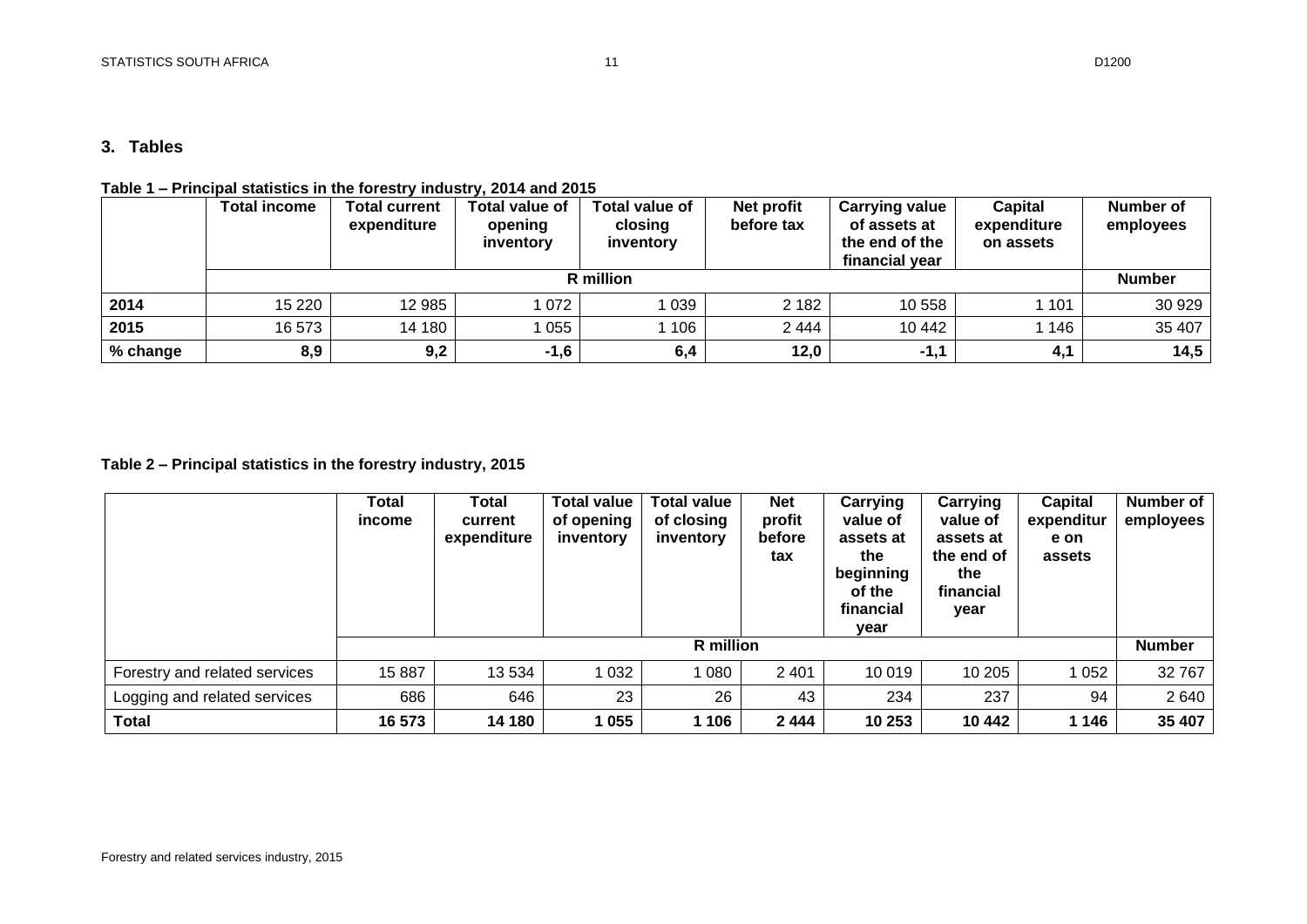## <span id="page-11-0"></span>**Table 3 – Income in the forestry industry and related services, 2014 and 2015**

|                                       | 2014      |                   | 2015      | %                 |         |
|---------------------------------------|-----------|-------------------|-----------|-------------------|---------|
|                                       | R million | %<br>contribution | R million | %<br>contribution | change  |
| <b>Sales</b>                          | 11870     | 78,0              | 13 245    | 79,9              | 11,6    |
| Services                              | 1773      | 11,6              | 1992      | 12,0              | 12,4    |
| Profits on financial and other assets | 1 347     | 8,9               | 1 080     | 6,5               | $-19,8$ |
| Other                                 | 230       | 1,5               | 256       | 5, ا              | 11,3    |
| <b>Total</b>                          | 15 2 20   | 100,0             | 16 573    | 100,0             | 8,9     |

## <span id="page-11-1"></span>**Table 4 – Income by size group, 2015**

|      | Large<br>enterprises | <b>Medium</b><br>enterprises | <b>Small</b><br>enterprises | <b>Micro</b><br>enterprises | <b>Total</b> |
|------|----------------------|------------------------------|-----------------------------|-----------------------------|--------------|
|      |                      |                              | R million                   |                             |              |
| 2014 | 14 5 19              | 389                          | 279                         | 33                          | 15 2 20      |
| 2015 | 14 680               | 667                          | 080                         | 146                         | 16 573       |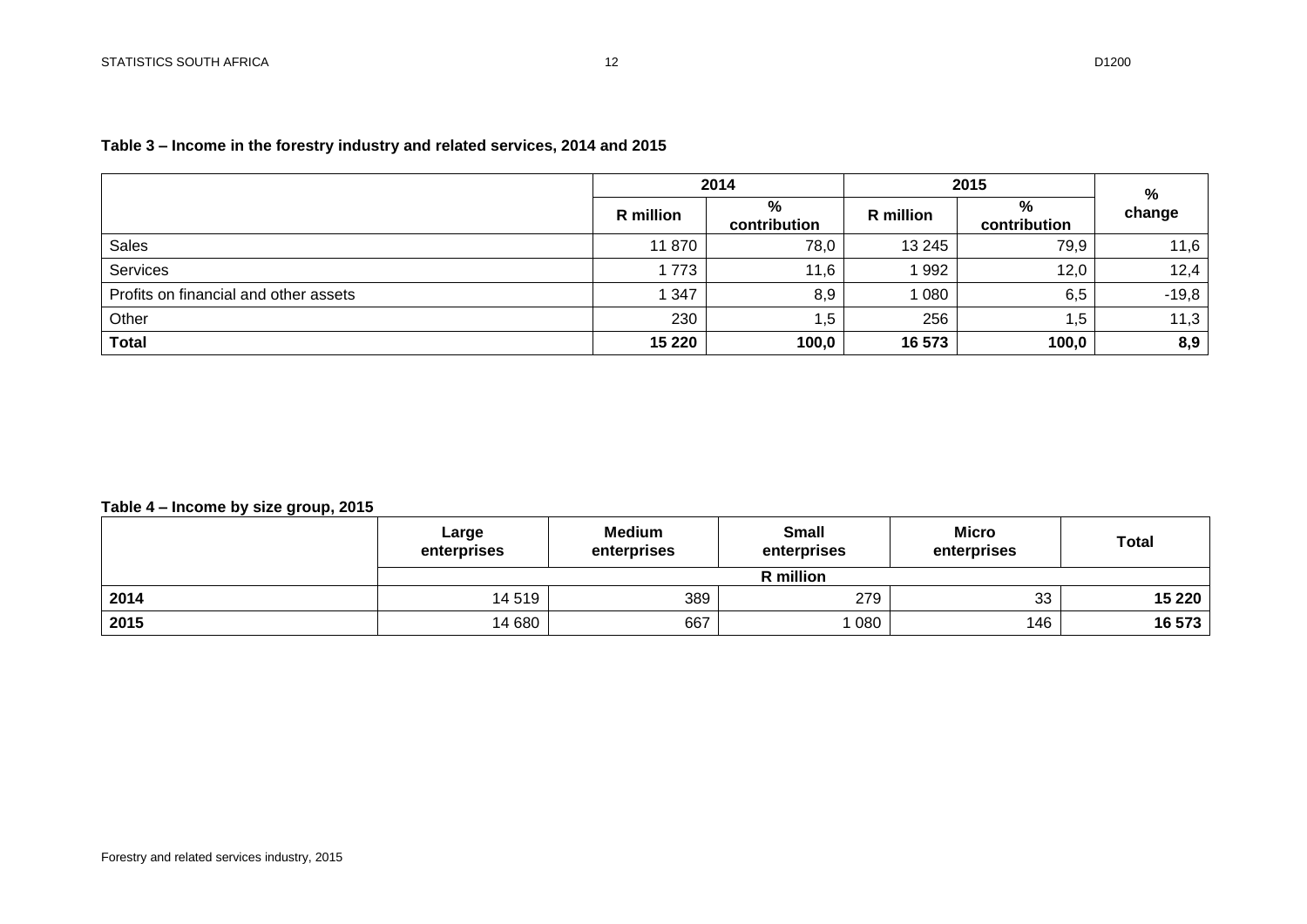## <span id="page-12-0"></span>**Table 5 – Inventory in the forestry industry, 2014 and 2015**

|                                                                                  | 2014             | 2015    |
|----------------------------------------------------------------------------------|------------------|---------|
|                                                                                  | <b>R</b> million |         |
| Raw material or material for processing, packaging materials, maintenance spares | 451              | 458     |
| Work in progress                                                                 | 222              | 303     |
| Finished goods produced by this enterprise                                       | 395              | 277     |
| Finished goods not produced by this enterprise, but purchased for resale         |                  | 17      |
| Total value of opening inventory                                                 | 1 0 7 2          | 1 0 5 5 |
| Raw material or material for processing, packaging materials, maintenance spares | 381              | 519     |
| Work in progress                                                                 | 254              | 277     |
| Finished goods produced by this enterprise                                       | 393              | 292     |
| Finished goods not produced by this enterprise, but purchased for resale         | 11               | 18      |
| Total value of closing inventory                                                 | 1 0 3 9          | 1 106   |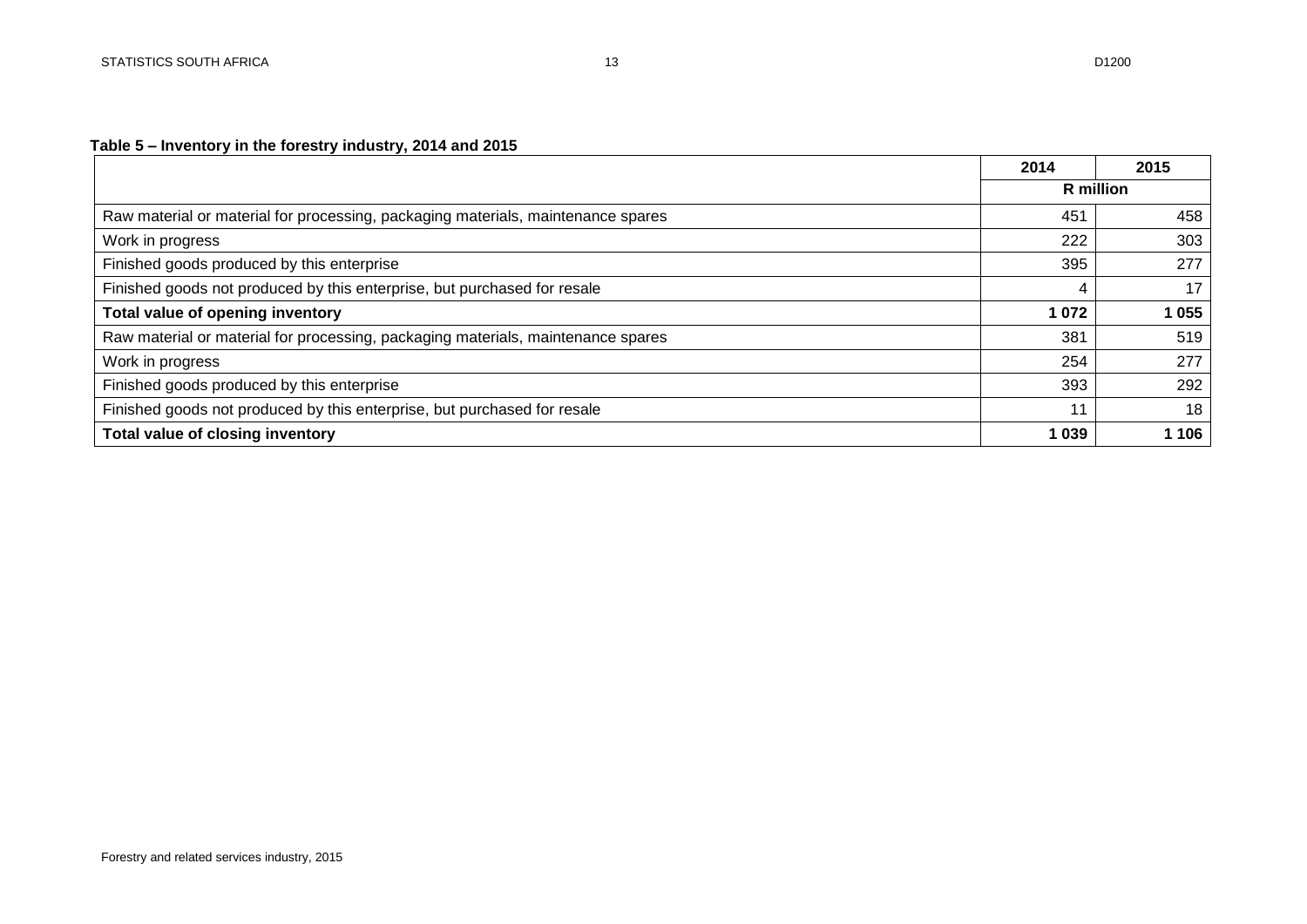## <span id="page-13-0"></span>**Table 6 – Expenditure in the forestry industry and related services, 2014 and 2015**

|                                      | 2014             |                   | 2015             |                   | $\%$   |
|--------------------------------------|------------------|-------------------|------------------|-------------------|--------|
|                                      | <b>R</b> million | %<br>contribution | <b>R</b> million | %<br>contribution | change |
| Purchases                            | 6 1 2 8          | 47,2              | 6421             | 45,3              | 4,8    |
| Salaries, wages and bonuses          | 2 5 9 8          | 20,0              | 2 9 0 3          | 20,5              | 11,7   |
| Payment to subcontractors            | 716              | 5,5               | 918              | 6,5               | 28,2   |
| Depreciation                         | 833              | 6,4               | 901              | 6,4               | 8,2    |
| Interest paid                        | 277              | 2,1               | 321              | 2,3               | 15,9   |
| Losses on financial and other assets | 264              | 2,0               | 268              | 1,9               | 1,5    |
| Rental, usufruct and grazing rights  | 120              | 0,9               | 123              | 0,9               | 2,5    |
| Repair and maintenance               | 708              | 5,5               | 756              | 5,3               | 6,8    |
| Other expenditure                    | 341              | 10,3              | 569              | 11,1              | 17,0   |
| <b>Total</b>                         | 12 985           | 100,0             | 14 180           | 100,0             | 9,2    |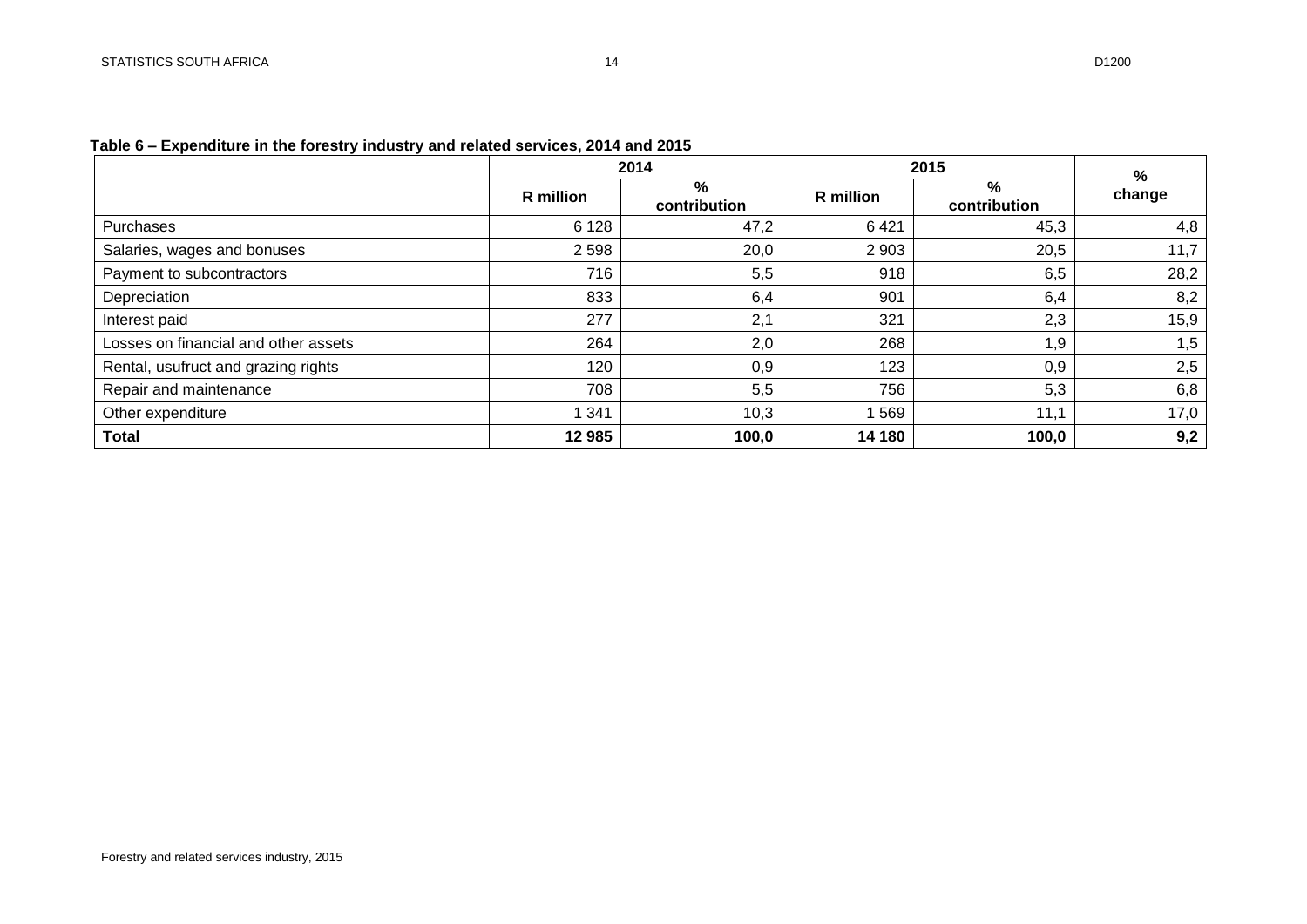<span id="page-14-0"></span>

|  |  |  |  | Table 7 – Details of assets, liability and equity in the forestry industry and related services, 2014 and 2015 |
|--|--|--|--|----------------------------------------------------------------------------------------------------------------|
|--|--|--|--|----------------------------------------------------------------------------------------------------------------|

|                                                                  | 2014      |                      | 2015      | %                 |        |  |
|------------------------------------------------------------------|-----------|----------------------|-----------|-------------------|--------|--|
|                                                                  | R million | $\%$<br>contribution | R million | %<br>contribution | change |  |
| <b>Fixed assets</b>                                              | 10 342    | 43,3                 | 10 4 34   | 40,6              | 0,9    |  |
| Goodwill, long-term investments and other non-<br>current assets | 8794      | 36,8                 | 10 219    | 39,8              | 16,2   |  |
| <b>Total non-current assets</b>                                  | 19 136    | 80,2                 | 20 653    | 80,3              | 7,9    |  |
| Trade and other receivables                                      | 2 3 4 6   | 9,8                  | 2 3 8 3   | 9,3               | 1,6    |  |
| Cash and bank                                                    | 428       | 1,8                  | 433       | 1,7               | 1,2    |  |
| Inventory                                                        | 948       | 4,0                  | 1 1 0 8   | 4,3               | 16,9   |  |
| Other                                                            | 1 0 1 0   | 4,2                  | 1 1 3 0   | 4,4               | 11,9   |  |
| <b>Total current assets</b>                                      | 4732      | 19,8                 | 5 0 5 4   | 19,7              | 6,8    |  |
| <b>Total assets</b>                                              | 23 868    | 100,0                | 25 707    | 100,0             | 7,7    |  |
| Owners' equity                                                   | 14 0 32   | 58,8                 | 15 2 21   | 59,2              | 8,5    |  |
| <b>Total non-current liabilities</b>                             | 5 3 0 3   | 22,2                 | 5741      | 22,3              | 8,3    |  |
| Long-term liabilities and other non-current liabilities          | 5 3 0 3   | 22,2                 | 5741      | 22,3              | 8,3    |  |
| <b>Total current liabilities</b>                                 | 4 5 3 3   | 19,0                 | 4745      | 18,5              | 4,7    |  |
| Trade and other payables                                         | 1 555     | 6,5                  | 1893      | 7,4               | 21,7   |  |
| Bank overdraft and other current liabilities                     | 2978      | 12,5                 | 2852      | 11,1              | $-4,2$ |  |
| <b>Total equity and liabilities</b>                              | 23 868    | 100,0                | 25 707    | 100,0             | 7,7    |  |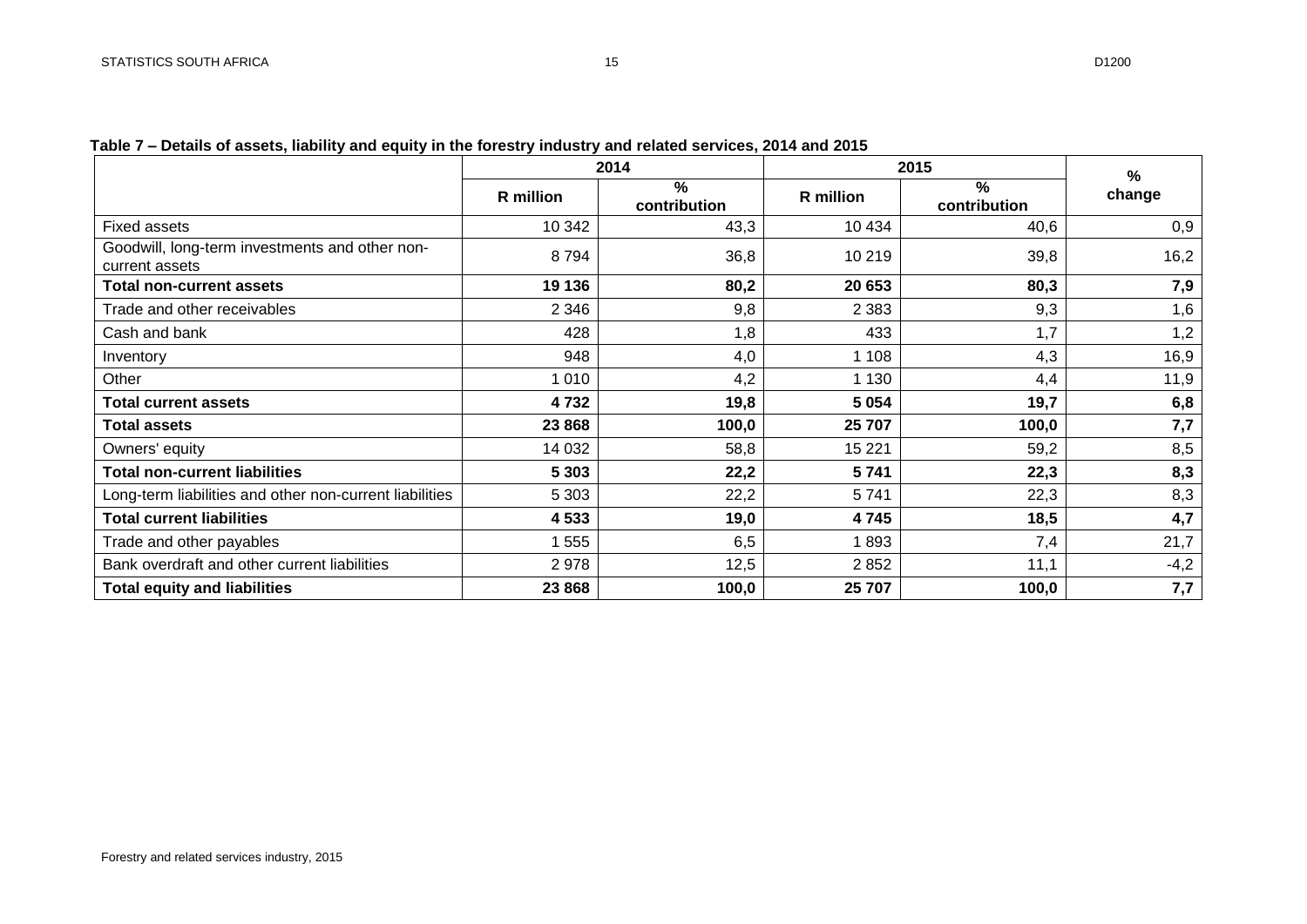|                                                                           | 2014      |                   | 2015      | %                 |        |
|---------------------------------------------------------------------------|-----------|-------------------|-----------|-------------------|--------|
|                                                                           | R million | %<br>contribution | R million | %<br>contribution | change |
| Land and buildings                                                        | 4 4 2 1   | 41,9              | 4 5 5 1   | 43,6              | 2,9    |
| Forestry and related services industry works,<br>roads and parking areas  | 74        | 0,7               | 71        | 0,7               | $-4,1$ |
| Plant, machinery, furniture, motor vehicles and<br>other office equipment | 5 6 8 7   | 53,9              | 5 3 6 6   | 51,4              | $-5,6$ |
| Other assets                                                              | 376       | 3,6               | 454       | 4,3               | 20,7   |
| <b>Total</b>                                                              | 10 558    | 100,0             | 10 442    | 100,0             | $-1,1$ |

## <span id="page-15-0"></span>**Table 8 – Carrying value of assets at the end of the financial year in forestry industry and related services, 2014 and 2015**

<span id="page-15-1"></span>**Table 9 – Number of employees in forestry industry and related services, 2014 and 2015**

|                     |         | 2014    |              |               | 2015    |              |             |
|---------------------|---------|---------|--------------|---------------|---------|--------------|-------------|
|                     | Male    | Female  | <b>Total</b> | Male          | Female  | <b>Total</b> | %<br>change |
|                     |         |         |              | <b>Number</b> |         |              |             |
| Working proprietors | 1 4 1 2 | 517     | 928          | 363           | 405     | 1768         | $-8,3$      |
| Permanent           | 18510   | 8 9 6 5 | 27 475       | 22 018        | 8 4 6 8 | 31 442       | 14,4        |
| Temporary           | 396     | 316     | 712          | 554           | 288     | 842          | 18,4        |
| Casual/seasonal     | 415     | 397     | 814          | 1 170         | 183     | 1353         | 66,5        |
| <b>Total</b>        | 20733   | 10 195  | 30 929       | 25 105        | 9 3 4 4 | 35 407       | 14,5        |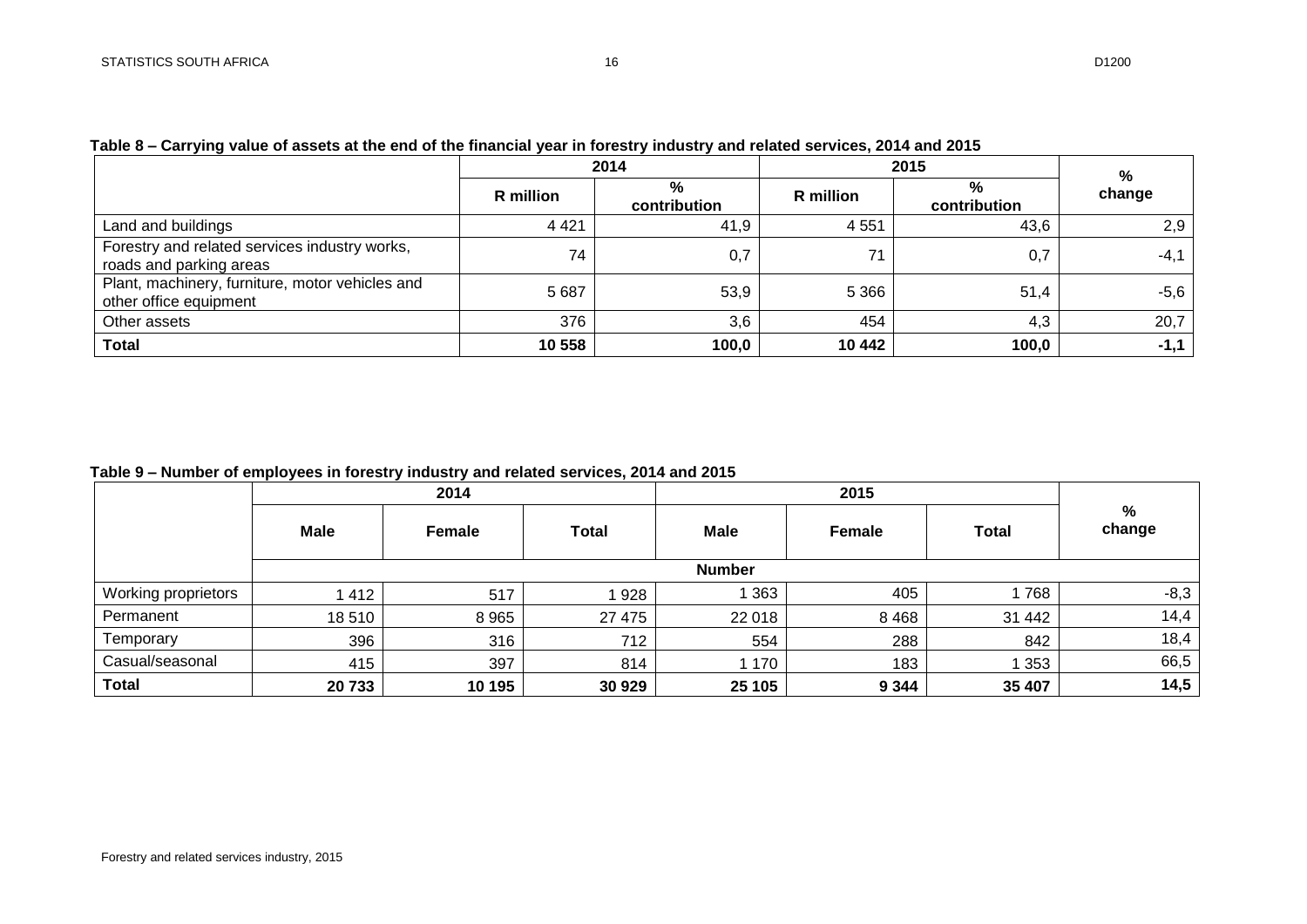#### **Explanatory notes**

**Background** The results presented in this publication have been derived from the 2014 and 2015 forestry, logging and related services surveys. This survey was based on a census of enterprises operating in the forestry, logging and related services industry.

> The frame was drawn from Stats SA's business register (BR). Stats SA continuously updates its business register, based on the units registered for value added tax (VAT).

All figures exclude value added tax (VAT).

- **Reference periods** The information for 2014 was collected from enterprises for their financial year which ended on any date between 1 July 2013 and 30 June 2014. Similarly, the information for 2015 was collected from enterprises for their financial year which ended on any date between 1 July 2014 and 30 June 2015.
- **Purpose of the survey** The forestry, logging and related services survey is conducted every year. The results are mainly used to monitor trends in the forestry, logging and related services industry and to benchmark national accounts aggregates, e.g. gross domestic product (GDP).

Users and uses of the forestry, logging and related services survey include:

- o Policy advisers in government for monitoring the performance of industry and the contribution to the South African economy, and for evaluating the effectiveness of industry policies;
- $\circ$  Industry associations monitoring trends on their own and competing or complementary industries in order to inform their members of market changes; and
- $\circ$  Individual businesses using the data to analyse their performance relative to their industry.

**Scope and coverage** This survey covers enterprises registered in the taxation system that are mainly engaged in forestry, logging and related services. It includes the following major groups within its scope:

- (i) Forestry, logging and related services (SIC 12);
- (ii) Forestry and related services (SIC 121); and
- (iii) Logging and related services (SIC 122).

#### Including

South African-based activities of enterprises that operate in multiple countries.

#### Excluding

Activities of South African-based companies in other countries.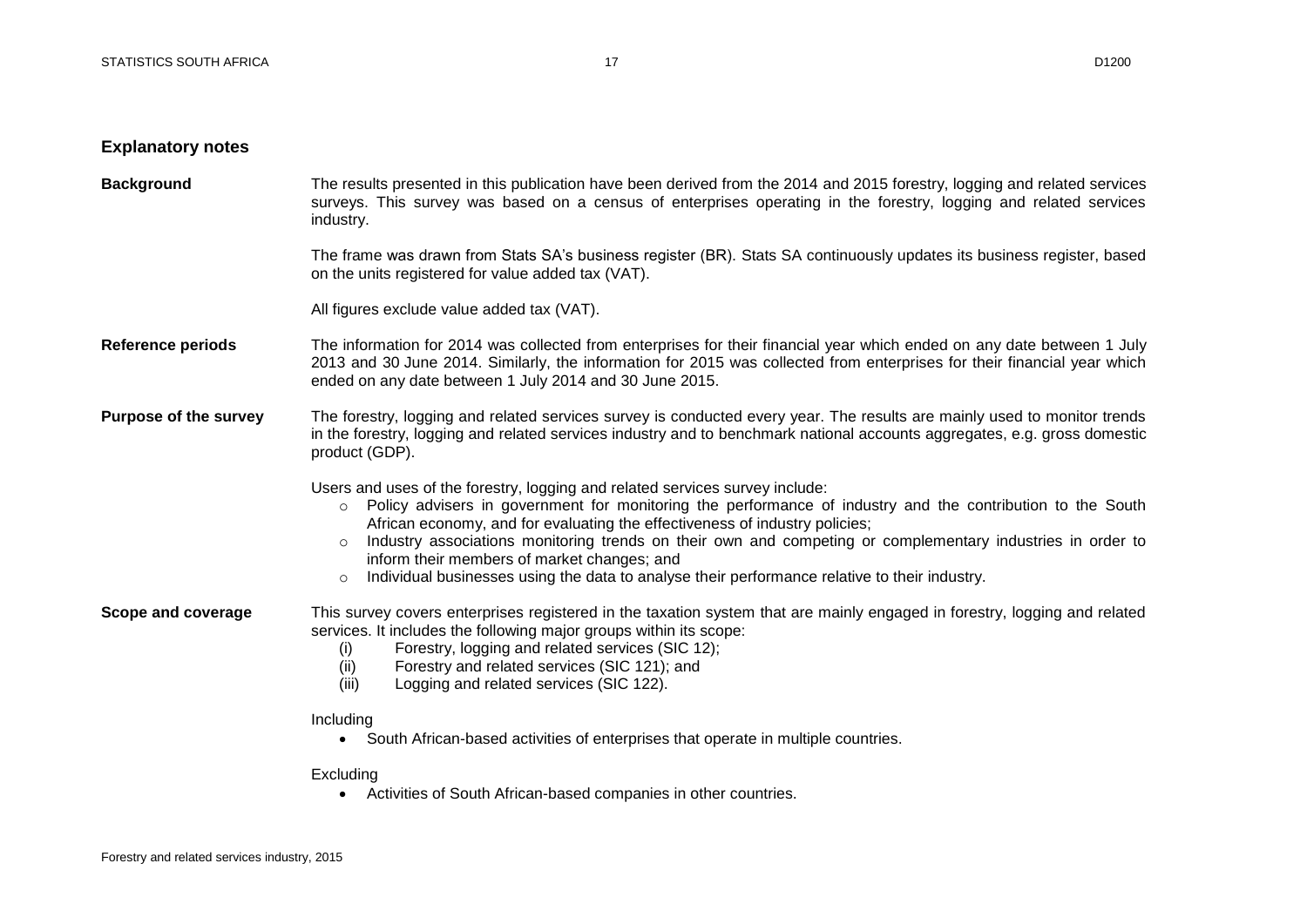- **Classification by industry** The 1993 edition of the *Standard Industrial Classification of all Economic Activities* (SIC), Fifth Edition, Report No. 09-09- 02, was used to classify the statistical units in the survey. The SIC is based on the 1990 *International Standard Industrial Classification of all Economic Activities* (ISIC) with suitable adaptations for local conditions. Each enterprise is classified to an industry that reflects its predominant activity.
- Statistical unit The survey's data were collected at an enterprise level. An enterprise is a legal unit or a combination of legal units that includes and directly controls all functions necessary to carry out its production activities.
- **Size groups** The enterprises are divided into four size groups according to turnover as recorded on Stats SA's BR. Large enterprises are those with an annual recorded turnover above R22,5 million. Table A presents size groups defined using Department of Trade and Industry (DTI) cut-off points multiplied by 4,5.

| Size group | Turnover                                        |
|------------|-------------------------------------------------|
| Large      | Turnover $\geq$ R22 500 000                     |
| Medium     | R 13 500 000 $\leq$ turnover $\leq$ R22 500 000 |
| Small      | R2 250 000 $\leq$ turnover $\leq$ R13 500 000   |
| Micro      | Turnover < R2 250 000                           |

#### <span id="page-17-0"></span>**Table A – Size groups for the forestry, logging and related services survey, 2014 and 2015**

| Survey methodology and<br>design | The surveys were conducted by post, email, fax, telephone and personal visits.                                                                                                                   |  |  |
|----------------------------------|--------------------------------------------------------------------------------------------------------------------------------------------------------------------------------------------------|--|--|
|                                  | Enterprises were stratified using three-digit level according to the SIC and by size of enterprise. Business register<br>turnover was used as a measure of size for stratification.              |  |  |
| <b>Collection rate</b>           | Collection rate = ((collected enterprises + finalised investigations)/ sample size)*100,0. The collection rate was 79,5%.                                                                        |  |  |
| <b>Turnover collection rate</b>  | Turnover collection rate = ((weighted collected enterprises BR turnover + weighted finalised investigations BR turnover)/<br>population turnover)*100,0. The turnover collection rate was 95,2%. |  |  |
| <b>Weighting methodology</b>     | All the enterprises were each assigned a weight of one because a census of the industry was conducted.                                                                                           |  |  |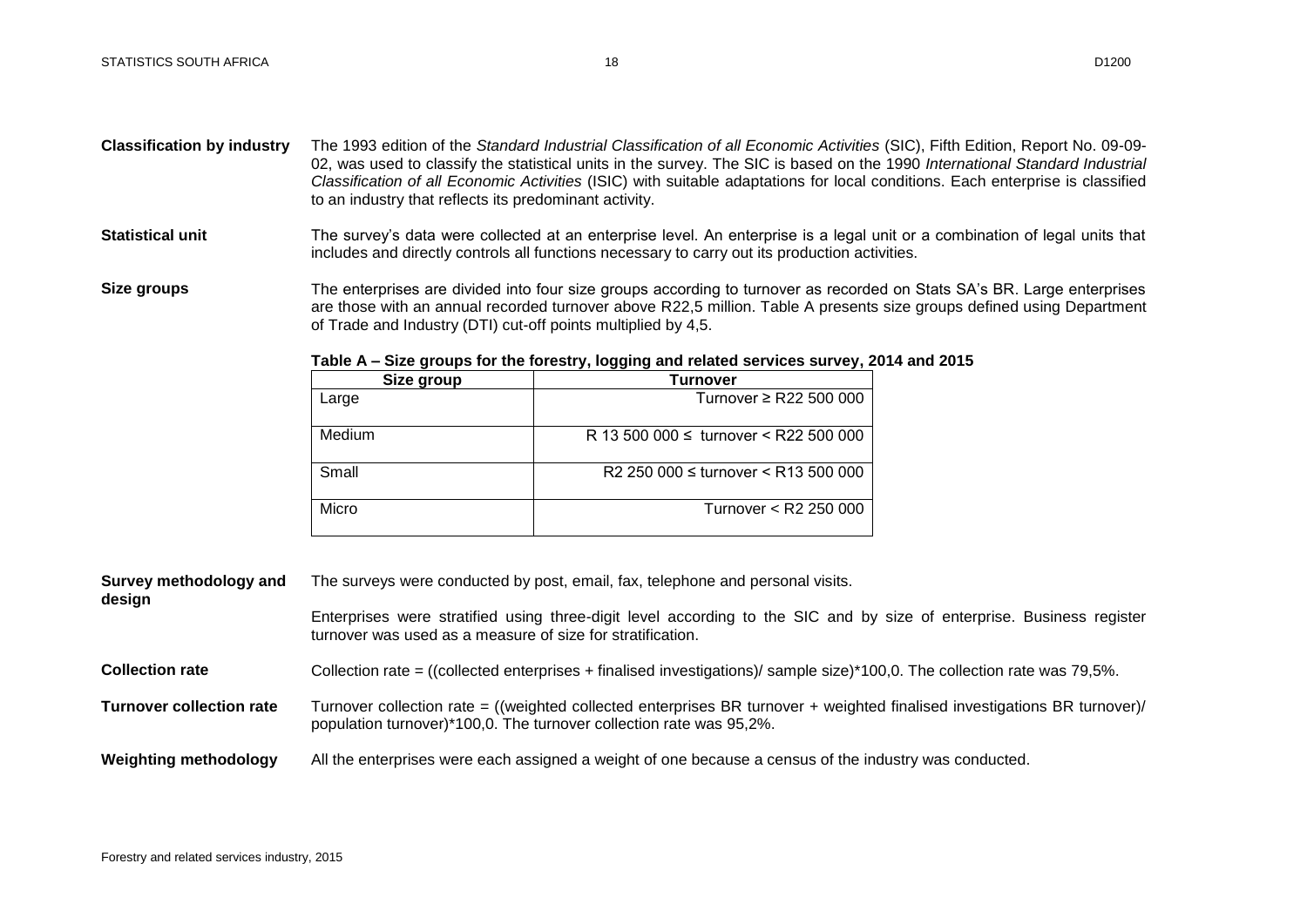- **Non-sampling errors** Inaccuracies may occur because of imperfections in reporting by enterprises and errors made in the collection and processing of the data. Inaccuracies of this kind are referred to as non-sampling errors. Every effort is made to minimise non-sampling errors by careful design of questionnaires, testing them in pilot studies, editing reported data and implementing efficient operating procedures. Non-sampling errors occur in both sample surveys and censuses.
- **Rounding off of figures** The figures in the tables have, where necessary, been rounded off to the nearest final digit shown. There may therefore be slight discrepancies between the sums of the constituent items and the totals shown.

| Symbols and   |  |
|---------------|--|
| abbreviations |  |

| BR.         | <b>Business register</b>                    |
|-------------|---------------------------------------------|
| DTI         | Department of Trade and Industry            |
| GDP         | Gross domestic product                      |
| ΙT          | Income tax                                  |
| 0           | Nil or less than half the final digit shown |
| <b>SARS</b> | South African Revenue Service               |
| Stats SA    | <b>Statistics South Africa</b>              |
| VAT         | Value added tax                             |
|             | Figures not available                       |
|             |                                             |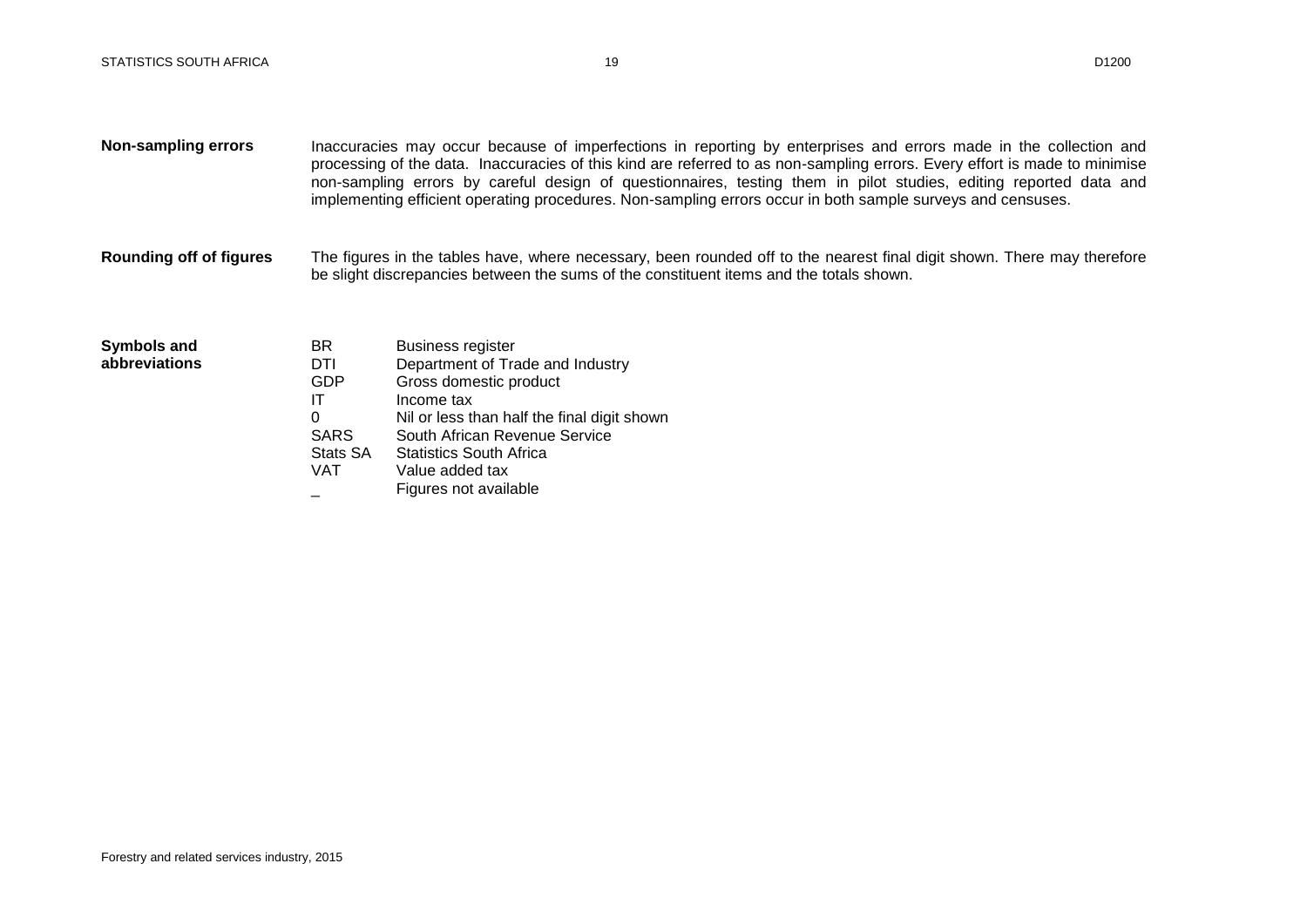#### <span id="page-19-0"></span>**Glossary**

**Current assets** These are assets that can be converted into cash within 12 months. They include:

- Trade and other receivables:
- Cash and bank;
- Inventory; and
- **•** Other current assets.
- **Current liabilities** These are debts or obligations that are due within 12 months. They include:
	- Trade and other payables;
	- Bank overdraft; and
	- Other current liabilities

## **Employees** People who are employed by the enterprise who received payment (in salaries, wages, commission, piece rates or payments in kind) for any part of the reference period, excluding independent contractors.

**Enterprise** A legal unit or a combination of legal units that includes and directly controls all functions necessary to carry out its production activities.

- **Equity** Residual interest in the enterprise's assets after deducting its liabilities.
- **Forestry**  Any unit on which forestry farming operations are carried out for commercial purposes.

**management unit**

**assets**

- **Industry** An industry consists of a group of enterprises engaged in the same or similar kinds of economic activity. Industries are defined in the *System of National Accounts* (SNA) in the same way as in the *Standard Industrial Classification of all Economic Activities* (SIC), Fifth Edition, Report No. 09-90-02 of January 1993.
- **Non-current**  Assets not expected to be converted into cash, sold or exchanged within the normal 12-month operating cycle of the enterprise. They include:
	- Property, plant and equipment and intangible assets;

Liabilities that are not required to be paid within 12 months. They include:

- Goodwill:
- Long-term investments; and
- Other non-current assets
- **Non-current liabilities**
- Long-term loans; and
- Other non-current liabilities.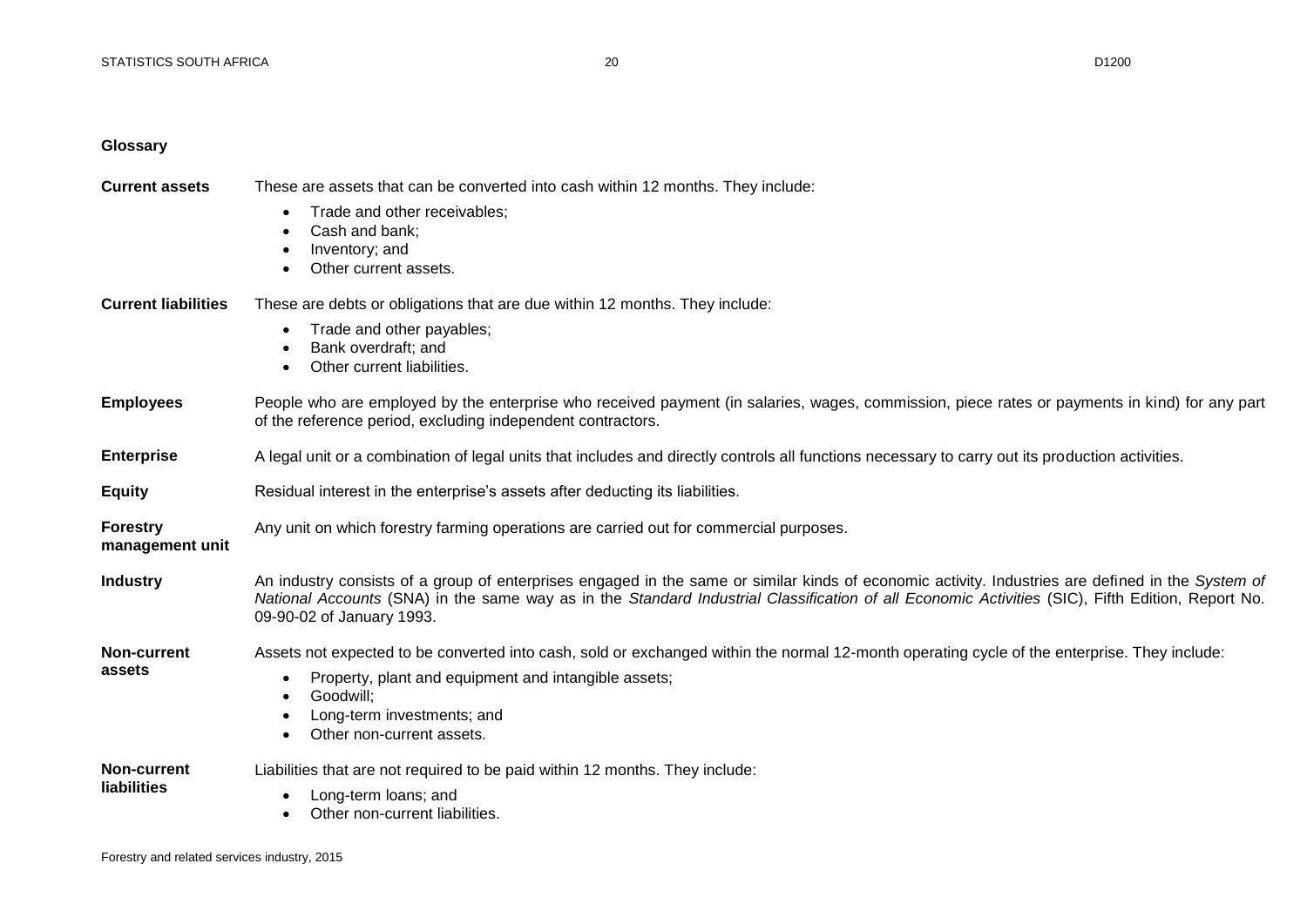#### **Other assets** Includes:

Other intangible assets

#### **Other expenditure** Includes:

- Accommodation:
- Artificial insemination;
- Bursaries;
- Consulting;
- Donations and sponsorships;
- Entertainment:
- Imports and exports;
- Leasing and hiring of livestock;
- Losses on financial and other assets:

## **Other income** Includes:

- Profits on financial and other liabilities;
- Water rights traded:
- Farm-based retail stores: and
- Accommodation.

#### **Sales of goods** Includes:

- Income from sales of own produce such as timber and other forestry and farming products;
- Income from the sales of own processed forestry products;
- Goods for re-sale; and
- Internal and external sales.

#### **Services rendered** Includes:

- Income received for work done for other forestry enterprises;
- Contract, subcontract and commission income from forestry related services; and
- Contract, subcontract and commission income from non-forestry related services.
- Professional services (e.g. legal services and data processing services);
- Property rates;
- Regional service levels;
- Share farming; and
- Storage.